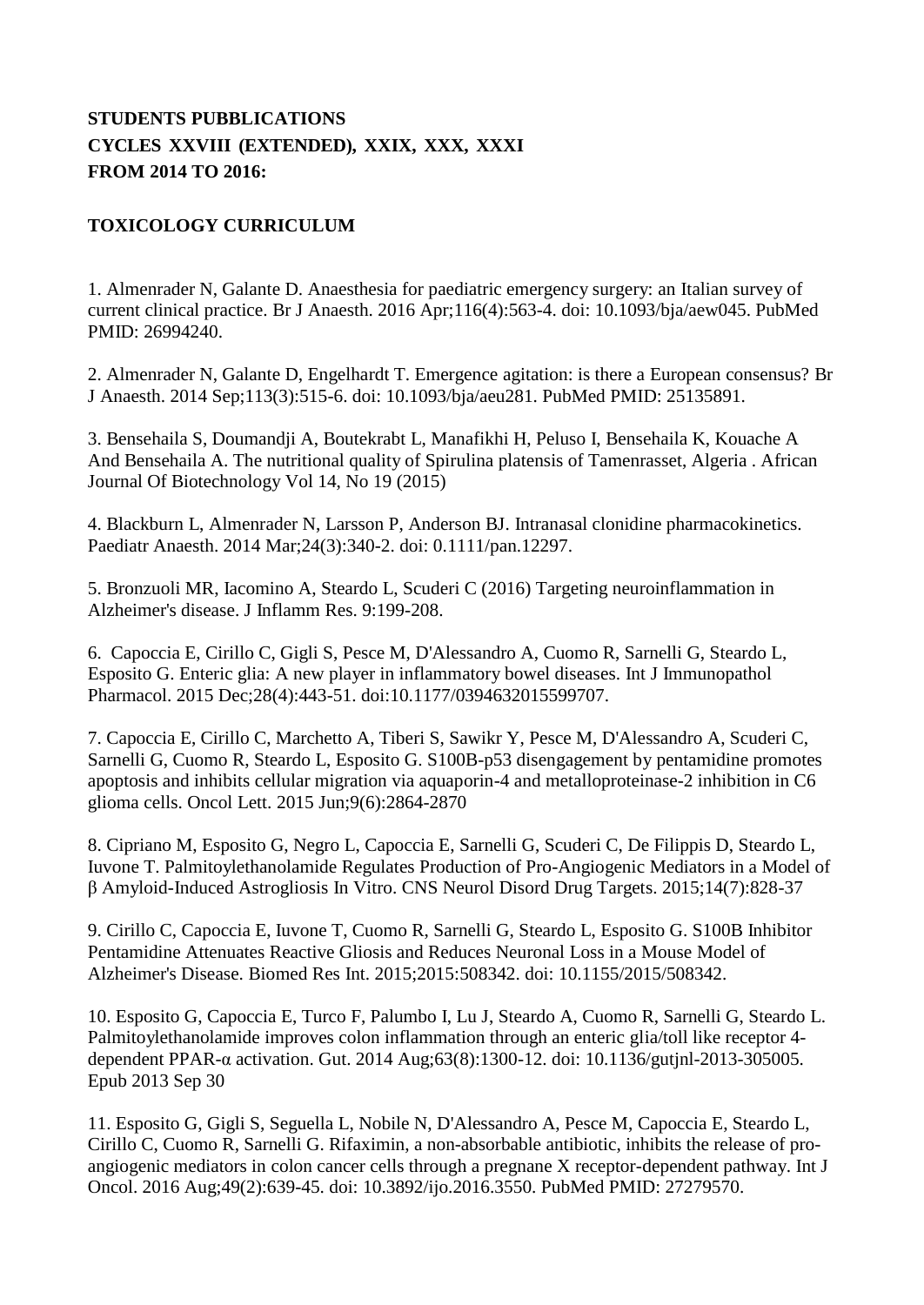12. Esposito G, Nobile N, Gigli S, Seguella L, Pesce M, d'Alessandro A, Bruzzese E, Capoccia E, Steardo L, Cuomo R, Sarnelli G. Rifaximin Improves Clostridium difficile Toxin A-Induced Toxicity in Caco-2 Cells by the PXR-Dependent TLR4/MyD88/NF-κB Pathway. Front Pharmacol. 2016 May 9;7:120. doi: 10.3389/fphar.2016.00120. PubMed PMID: 27242527; PubMed Central PMCID: PMC4860461.

13. Esposito G, Sarnelli G, Capoccia E, Cirillo C, Pesce M, Lu J, Calì G, Cuomo R, Steardo L. Autologous transplantation of intestine-isolated glia cells improbe neuropathology and restores cognitive deficits in β amyloid-induced neurodegeneration. Sci Rep. 2016 Mar 4;6:22605. doi: 10.1038/srep22605. PubMed PMID: 26940982; PubMed Central PMCID: PMC4778118.

14. Lu J, Mccarter M, Lian G, Esposito G, Capoccia E, Delli-Bovi LC, Hecht J, Sheen V. Global hypermethylation in fetal cortex of Down syndrome due to DNMT3L overexpression. Hum Mol Genet. 2016 May 1;25(9):1714-27. doi: 10.1093/hmg/ddw043. PubMed PMID: 26911678; PubMed Central PMCID: PMC4986328.

15. Mhillaj E, Morgese MG, Tucci P, Bove M, Schiavone S, Trabace L. Effects of anabolicandrogens on brain reward function. Front Neurosci. 2015 Aug 26;9:295. doi: 10.3389/fnins.2015.00295. eCollection 2015.

16. Morgese MG, Mhillaj E, Francavilla M, Bove M, Morgano L, Tucci P, Trabace L, Schiavone S. Chlorella sorokiniana Extract Improves Short-Term Memory in Rats. Molecules 2016 Sep 29;21(10). doi:10.3390/molecules21101311

17. Morgese MG, Tucci P, Mhillaj E, Bove M, Schiavone S, Trabace L, Cuomo V. Lifelong nutritional omega-3 deficiency evokes depressive-like state through soluble beta amyloid. Mol Neurobio 2016 Feb 29. [Epub ahead of print] doi: 10.1007/s12035-016-9809-2

18. Peluso I, Cavaliere A, Palmery M. Plasma total antioxidant capacity and peroxidation biomarkers in psoriasis. J Biomed Sci. 2016 Jul 4;23(1):52. doi: 10.1186/s12929-016-0268-x. Review. PubMed PMID: 27377373; PubMed Central PMCID: PMC4932672.

19. Peluso I, Manafikhi H, Altieri F, Zanza C, Palmery M. The effect of sample storage on the Peroxidation of Leukocytes Index Ratio (PLIR) measure. Sci Rep. 2014 Oct 7;4:6539. doi: 10.1038/srep06539

20. Peluso I, Manafikhi H, and Palmery M, Free radicals generated by post-prandial oxidative burst in the early alterations of vascular contractility. Clinical Immunology, Endocrine & Metabolic Drugs 2014 vol. 1, no. 1, pp. 27–45

21. Peluso I, Manafikhi H, Finotti E, Palmery M. (2014) Investigating the Sulfhydryl Redox Status in the Hypotensive Acute Effects of Peroxyl Radicals. Journal Of Cardiovascular Disease, vol. 2, p. 58-61

22. Peluso I, Manafikhi H, Raguzzini A, Longhitano Y, Reggi R, Zanza C, Palmery M. The Peroxidation of Leukocytes Index Ratio Reveals the Prooxidant Effect of Green Tea Extract. Oxid Med Cell Longev. 2016;2016:9139731. doi:10.1155/2016/9139731. PubMed PMID: 28101300; PubMed Central PMCID: PMC5217155.

23. Peluso I, Manafikhi H, Reggi R, Longhitano Y, Zanza C, Palmery M. Relationship between the Peroxidation of Leukocytes Index Ratio and the Improvement of Postprandial Metabolic Stress by a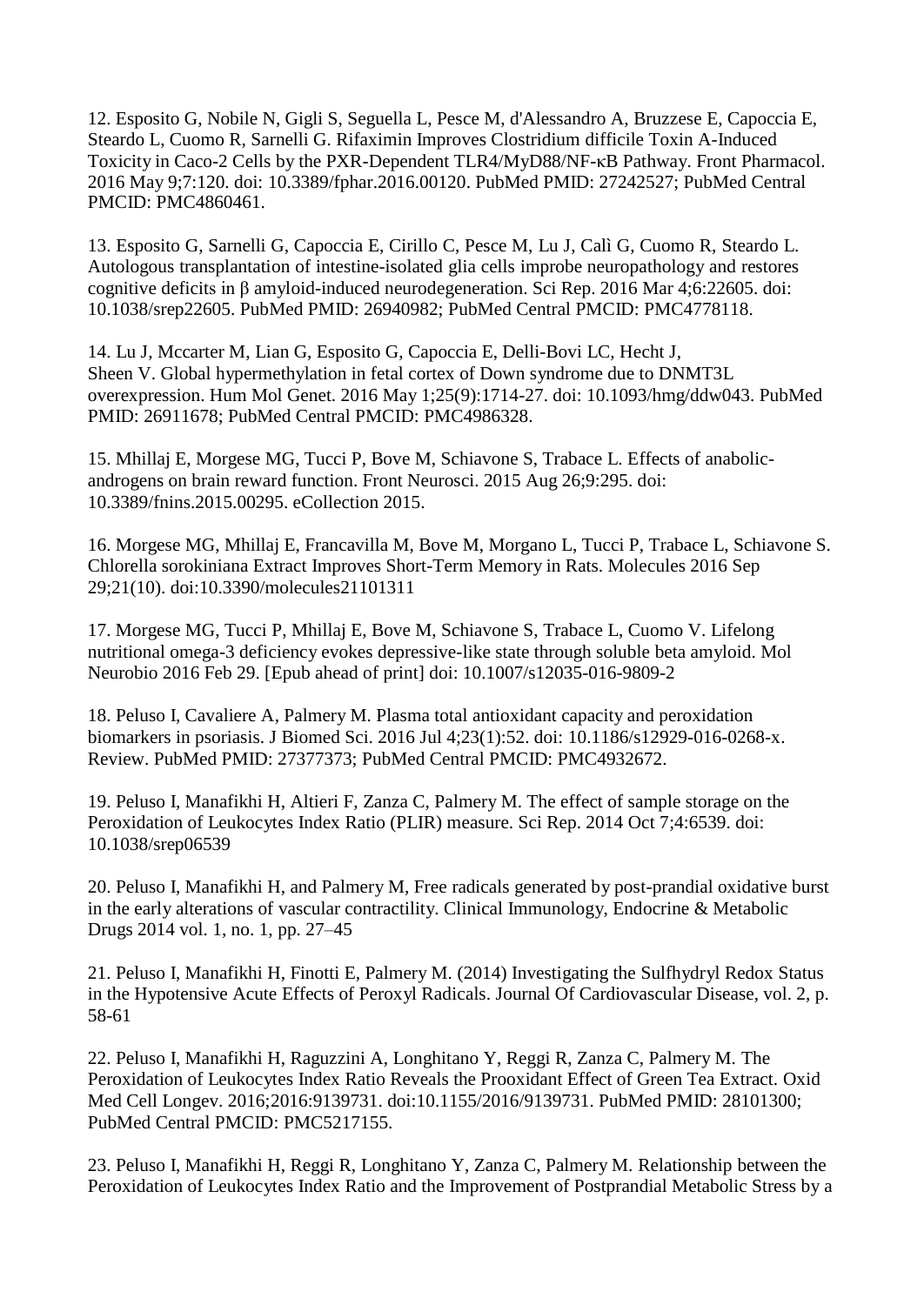Functional Food. Oxid Med Cell Longev. 2016;2016:5630985. doi: 10.1155/2016/5630985. PubMed PMID: 26962396; PubMed Central PMCID: PMC4707374.

24. Peluso I, Manafikhi H, Reggi R, Palmery M. Effects of red wine on postprandial stress: potential implication in non-alcoholic fatty liver disease development. Eur J Nutr. 2015 Jun;54(4):497-507. doi: 10.1007/s00394-015-0877-2

25. Peluso I, Manafikhi H, Reggi R, Palmery M. Interference of flavonoids with fluorescent intracellular probes: methodological implications in the evaluation of the oxidative burst by flow cytometry. Cytometry A. 2014 Aug;85(8):663-77. doi: 10.1002/cyto.a.22490

26. Peluso I, Romanelli L, Spagnuolo S, Manafikhi H, Palmery M (2014). Serum depletion, multidrug resistance and fluorescent probes: Methodological implications in free radicals evaluation. Journal Of Immunological Methods, vol. 405, p. 178-180

27. Peluso I, Teichner A, Manafikhi H, Palmery M. Camellia Sinensis in Asymptomatic Hyperuricaemia: A Meta-analysis of Tea or Tea Extract Effects on Uric Acid Levels. Crit Rev Food Sci Nutr. 2015 Apr 7:0.

28. Sarnelli G, D'Alessandro A, Iuvone T, Capoccia E, Gigli S, Pesce M, Seguella L, Nobile N, Aprea G, Maione F, de Palma GD, Cuomo R, Steardo L, Esposito G. Palmitoylethanolamide Modulates Inflammation-Associated Vascular Endothelial Growth Factor (VEGF) Signaling via the Akt/mTOR Pathway in a Selective Peroxisome Proliferator-Activated Receptor Alpha (PPAR-α)- Dependent Manner. PLoS One. 2016 May 24;11(5):e0156198. doi: 10.1371/journal.pone.0156198. PubMed PMID: 27219328; PubMed Central PMCID: PMC4878779

29. Sarnelli G, Gigli S, Capoccia E, Iuvone T, Cirillo C, Seguella L, Nobile N, D'Alessandro A, Pesce M, Steardo L, Cuomo R, Esposito G. Palmitoylethanolamide Exerts Antiproliferative Effect and Downregulates VEGF Signaling in Caco-2 Human Colon Carcinoma Cell Line Through a Selective PPAR-α-Dependent Inhibition of Akt/mTOR Pathway. Phytother Res. 2016 Jun;30(6):963-70. doi: 10.1002/ptr.5601. PubMed PMID: 26929026.

30. Schiavone S, Mhillaj E, Neri M, Morgese MG, Tucci P, Bove M, Valentino M, Di Giovanni G, Pomara C, Turillazzi E, Trabace L, Cuomo V. Early Loss of Blood Brain Barrier Integrity Precedes NOX2 Elevation in the Prefrontal Cortex of an Animal Model of Psychosis. Mol Neurobio 2016 Feb 24. [Epub ahead of print] doi: 10.1007/s12035-016-9791-8

31. Schiavone S, Neri M, Mhillaj E, Morgese MG, Cantatore S, Bove M, Riezzo I, Tucci P, Pomara C, Turillazzi E, Cuomo V, Trabace L.The NADPH oxidase NOX2 as a novel biomarker for suicidality: evidence from human post-mortem brain samples. Transl Psychiatry. 2016 May 17;6:e813. doi: 10.1038/tp.2016.76.

32. Schiavone S, Morgese MG, Mhillaj E, Bove M, De Giorgi A, Cantatore FP, Camerino C, Tucci P, Maffulli N, Cuomo V, Trabace L. Chronic psychosocial stress impairs bone homeostasis: a study in the social isolation reared rat. Front Pharmacol. 2016 Jun 8;7:152. doi: 10.3389/fphar.2016.00152. eCollection 2016.

33. Scuderi C, Stecca C, Bronzuoli MR, Rotili D, Valente S, Mai A and Steardo L (2014). Sirtuin modulators control reactive gliosis in an in vitro model of Alzheimer's disease. Frontiers in Pharmacology. doi: 10.3389/fphar.2014.00089